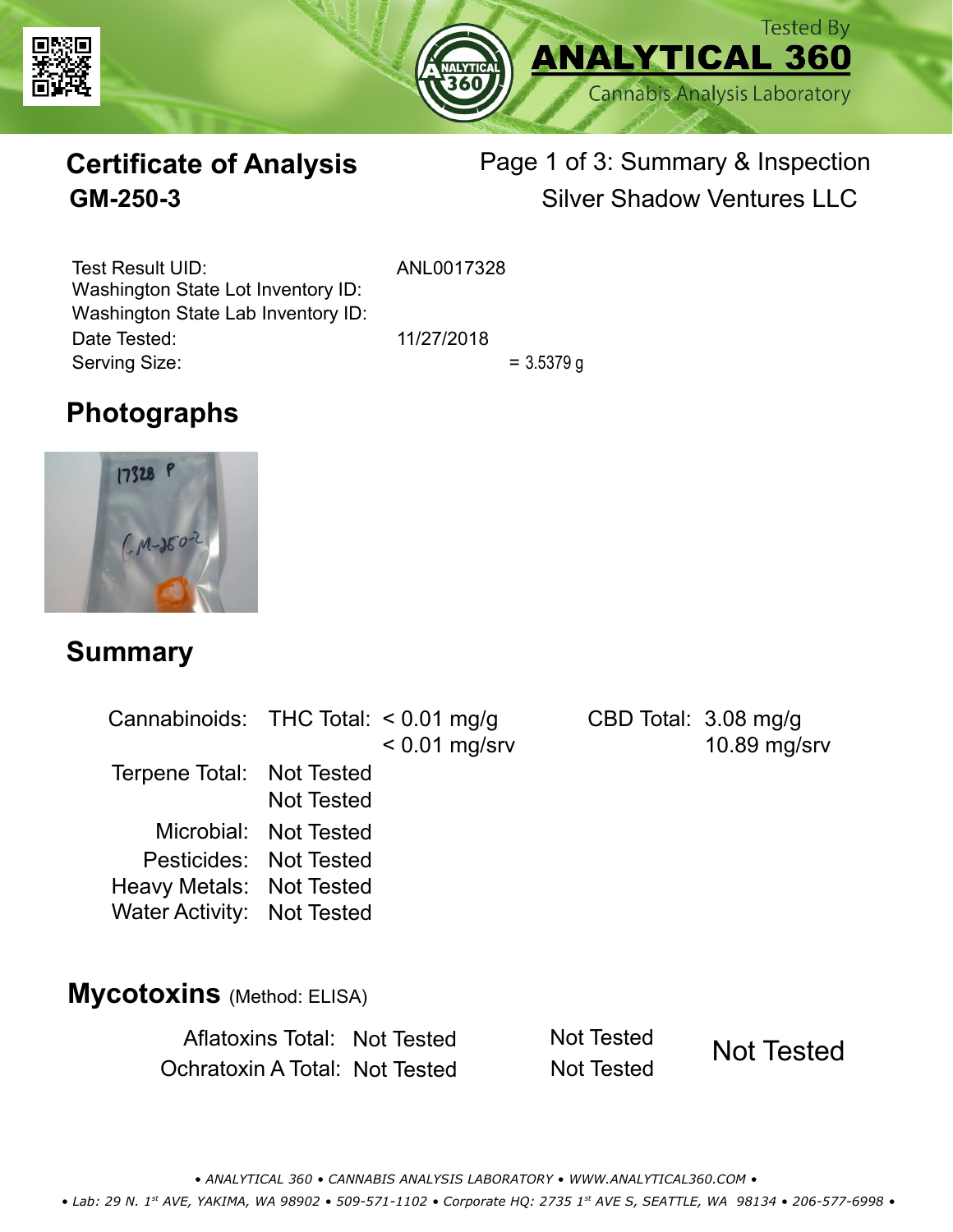



# **Certificate of Analysis** Page 2 of 3: Summary & Inspection **GM-250-3** Silver Shadow Ventures LLC

| Test Result UID:                   | ANL0017328   |  |
|------------------------------------|--------------|--|
| Washington State Lot Inventory ID: |              |  |
| Washington State Lab Inventory ID: |              |  |
| Date Tested:                       | 11/27/2018   |  |
| Serving Size:                      | $= 3.5379$ g |  |

### **Potency Profile (Method: HPLC-DAD)**

| CBG-A                                                                                             |                                                        | $< 0.01$ mg/g | $< 0.01$ mg/srv |
|---------------------------------------------------------------------------------------------------|--------------------------------------------------------|---------------|-----------------|
|                                                                                                   | <b>CBG</b>                                             | $< 0.01$ mg/g | $< 0.01$ mg/srv |
| <b>CBG TOTAL</b><br>$(CBG-A * 0.878 + CBG)^1$                                                     |                                                        | $< 0.01$ mg/g | $< 0.01$ mg/srv |
|                                                                                                   | $\Delta$ 9-THC-A                                       | $< 0.01$ mg/g | $< 0.01$ mg/srv |
| $\Delta$ 9-THC                                                                                    |                                                        | $< 0.01$ mg/g | $< 0.01$ mg/srv |
|                                                                                                   | $\Delta$ 9-THCV                                        | $< 0.01$ mg/g | $< 0.01$ mg/srv |
|                                                                                                   | $\Delta$ 8-THC                                         | $< 0.01$ mg/g | $< 0.01$ mg/srv |
|                                                                                                   | <b>CBN</b>                                             | $< 0.01$ mg/g | $< 0.01$ mg/srv |
|                                                                                                   | <b>THC-TOTAL</b><br>(THC-A * 0.877 + THC) <sup>1</sup> | $< 0.01$ mg/g | $< 0.01$ mg/srv |
|                                                                                                   | CBD-A                                                  | $< 0.01$ mg/g | $< 0.01$ mg/srv |
|                                                                                                   | <b>CBD</b>                                             | $3.08$ mg/g   | 10.89 mg/srv    |
|                                                                                                   | CBDV-A                                                 | $< 0.01$ mg/g | $< 0.01$ mg/srv |
|                                                                                                   | <b>CBDV</b>                                            | $< 0.01$ mg/g | $< 0.01$ mg/srv |
|                                                                                                   | <b>CBD-TOTAL</b><br>$(CBD-A * 0.877 + CBD)^1$          | $3.08$ mg/g   | 10.89 mg/srv    |
|                                                                                                   | <b>CBC</b>                                             | $< 0.01$ mg/g | $< 0.01$ mg/srv |
| <b>ACTIVATED-TOTAL</b><br>$(\Delta 9THC + 9-THCV + \Delta 8THC + CBN + CBD + CBDV + CBC + CBC)^2$ |                                                        | $3.08$ mg/g   | 10.89 mg/srv    |
| <b>TOTAL DETECTED CANNABINOIDS</b><br>(CBDV TOTAL + THC TOTAL + CBD TOTAL + CBG TOTAL + D8THC +   |                                                        | $3.08$ mg/g   | 10.89 mg/srv    |

(CBDV TOTAL + THC TOTAL CBN + CBC + THCV)

1 - Cannabinoid totals are adjusted to account for the decarboxylation of the cannabinoid acids. The reported total is the amount of the activated cannabinoid that would be if all of the<br>carboxylic acid has been removed th

2 - Cannabinoids that have been activated through decarboxylation (curing/storage of flowers, or heating/cooking of edibles, tinctures, & concentrates)

*• ANALYTICAL 360 • CANNABIS ANALYSIS LABORATORY • WWW.ANALYTICAL360.COM • • Lab: 29 N. 1st AVE, YAKIMA, WA 98902 • 509-571-1102 • Corporate HQ: 2735 1st AVE S, SEATTLE, WA 98134 • 206-577-6998 •*